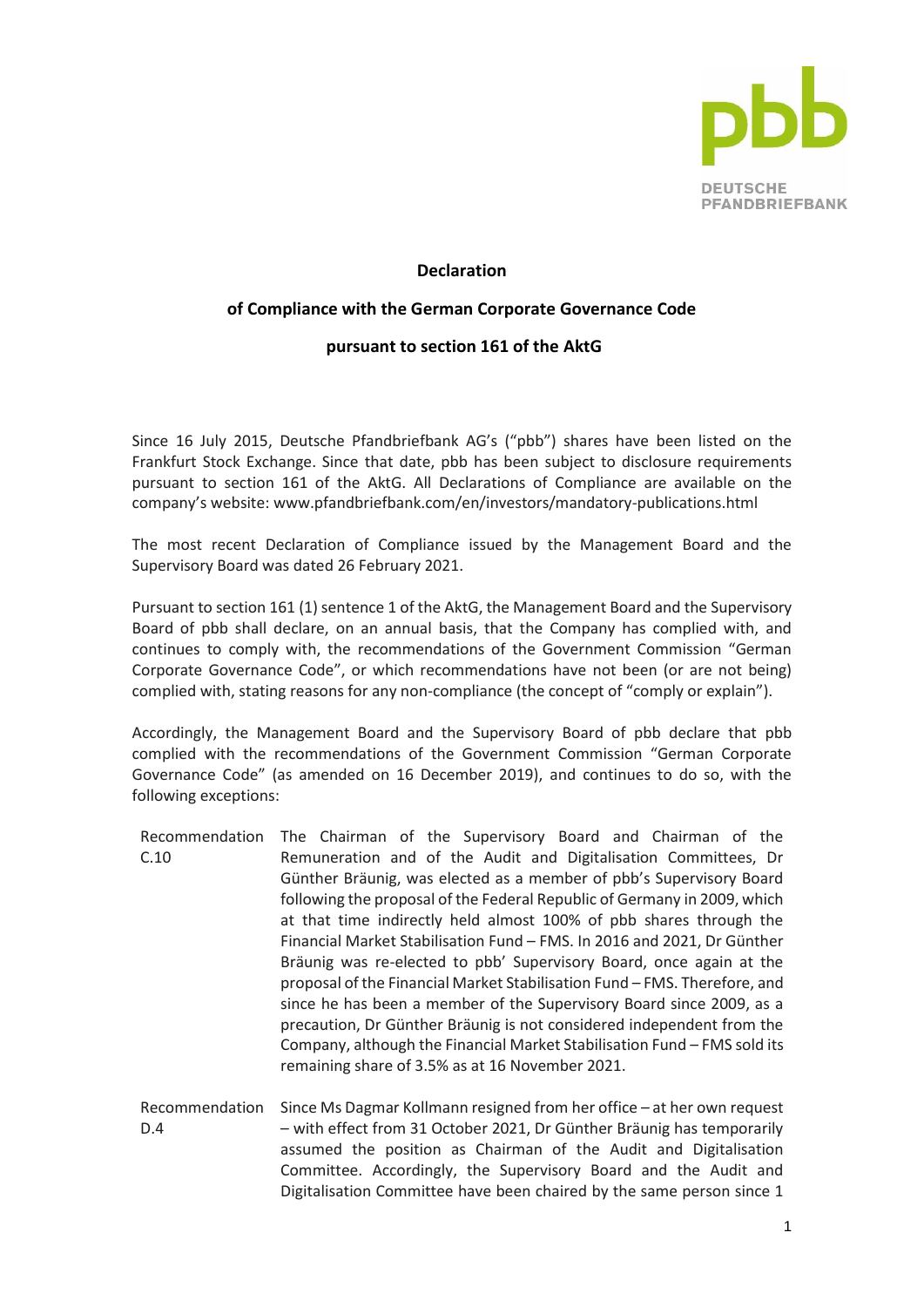November 2021. At its meeting on 20 January 2022, the Supervisory Board resolved to apply for the court appointment of Gertraud Dirscherl to the Supervisory Board, which the Local Court (Amtsgericht) approved on 2 February 2022. Should Gertraud Dirscherl's appointment be confirmed by way of her election at the next ordinary Annual General Meeting, she is scheduled to assume the Chair of the Audit and Digitalisation Committee.

Recommendation G.10 Referring to section G.10 of the GCGC, which stipulates that long-term variable remuneration components granted to Management Board members shall be accessible only after a period of four years, pbb hereby deviates from this rule. Portions of the deferred variable remuneration might be accessible before that period. However, the following consideration should be taken into account in this context:

> The intention of the rules laid out in the GCGC, i.e. granting variable remuneration over a multiple-year period on a sustainable basis, is considered by applying compulsory performance measurement and disbursement regulations pursuant to the German Regulation on Remuneration in Financial Institutions (Institutsvergütungsverordnung – "InstVergV"), which ultimately go far beyond the GCGC recommendations in terms of granting remuneration on a long-term basis.

> Firstly, target achievement at institutional level, which is the relevant factor for the variable remuneration of Management Board members, depends on the Company's performance over three consecutive financial years.

> Secondly, pbb's disbursement structure provides for the variable remuneration to be divided into a disbursement portion and a deferral portion. The disbursement amount constitutes 40% of the variable remuneration, with the deferral portion amounting to 60%.

> 50% of the disbursement amount is paid out in cash when the conditions for disbursement have been met. The remaining 50% is disbursed after a retention period of one year, after the amount has been adjusted in line with the performance of the pbb share (sustainability component).

> The deferral period for the deferral portion is five years. In each of the five years following determination of the variable remuneration, the Supervisory Board decides, within an ex-post variable remuneration review, whether one fifth of the deferral portion will be granted (ex-post risk adjustment). Until the end of each deferral period, there is no entitlement to the relevant remuneration components. Once the deferred remuneration components become an entitlement, half of the respective deferral portion is paid out in cash. The remaining half is retained for another year, and is adjusted again in line with the performance of the pbb share (sustainability component).